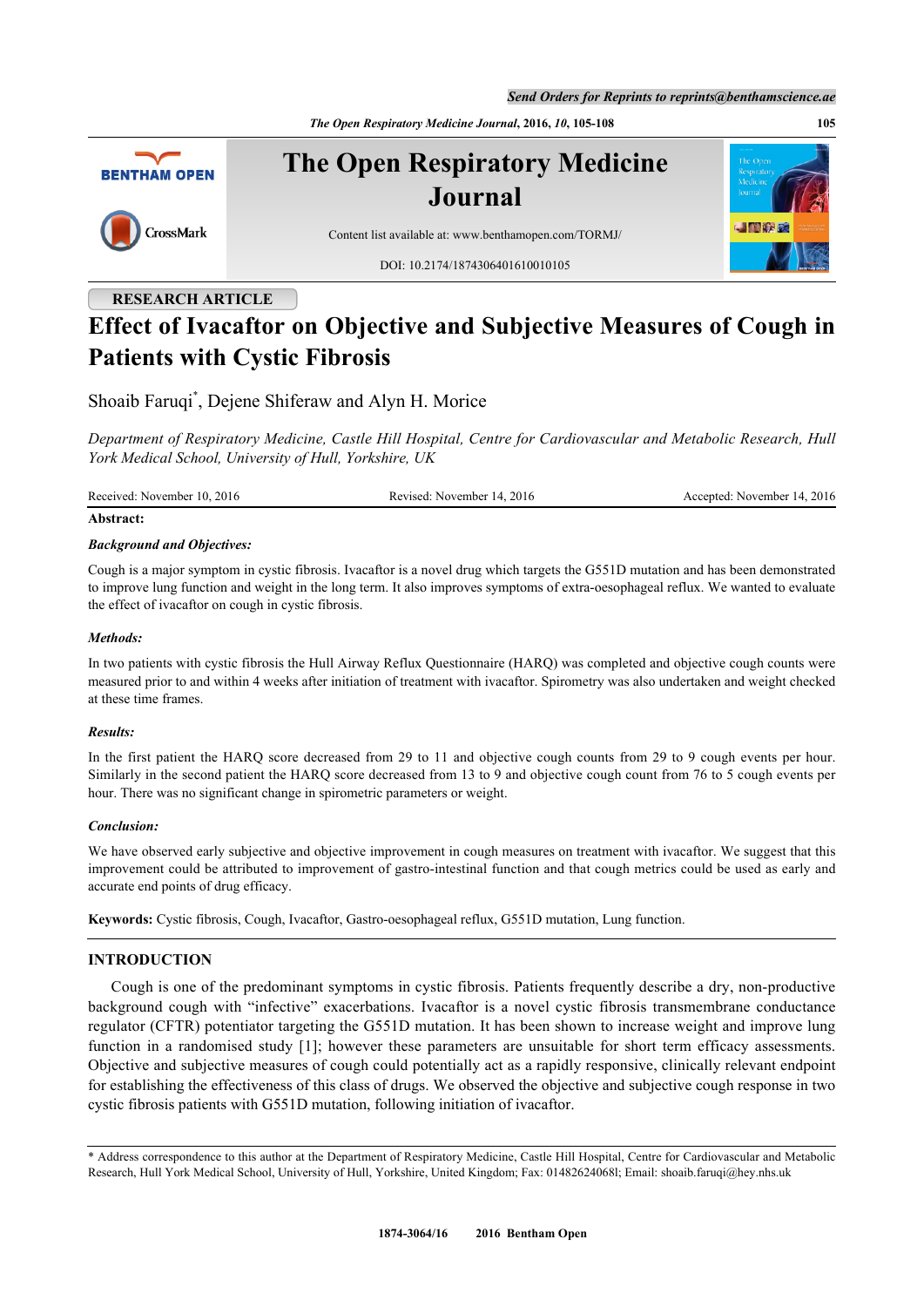# **CASE 1**

<span id="page-1-0"></span>A 55 year old man with cystic fibrosis complained of prominent cough triggered by lying down, bending over, speaking and on rising from the bed. He suffered bloating, erratic bowel habit and mild dyspepsia. He previously had a Nissen fundoplication for airways reflux. His baseline FEV1 was 0.85 litres (25% predicted), weight 68.9 kg and Hull Airway Reflux Questionnaire (HARQ) score of 29 (the upper limit of normal is <13) [[2\]](#page-2-1). Baseline cough monitoring with the semi-automated Hull Automated Cough Counter HACC [[3,](#page-2-2) [4\]](#page-2-3) demonstrated an average of 29 cough events per hour. Within 2 weeks of starting treatment with Ivacaftor he felt significant subjective improvement in his cough. This wasreflected in the repeat HACC measurement of 9 coughs per hour (Fig. 1). The HARQ score concomitantly decreased to 11. FEV1 and weight were unchanged.



**Fig. (1).** Twenty four hour cough recordings for both the patients before and after treatment with ivacaftor are depicted. Numbers of coughs recorded in an hour are shown on the "y" axis and the "x" axis demonstrates time in a 24 hour format. The top most panel is a cough recording for the first patient before treatment and the panel below that is on treatment with ivacaftor. The subsequent two panels similarly show the 24 hour cough recording for the second patient prior to  $(3<sup>rd</sup>$  panel from top) and on treatment (the last panel) with ivacaftor.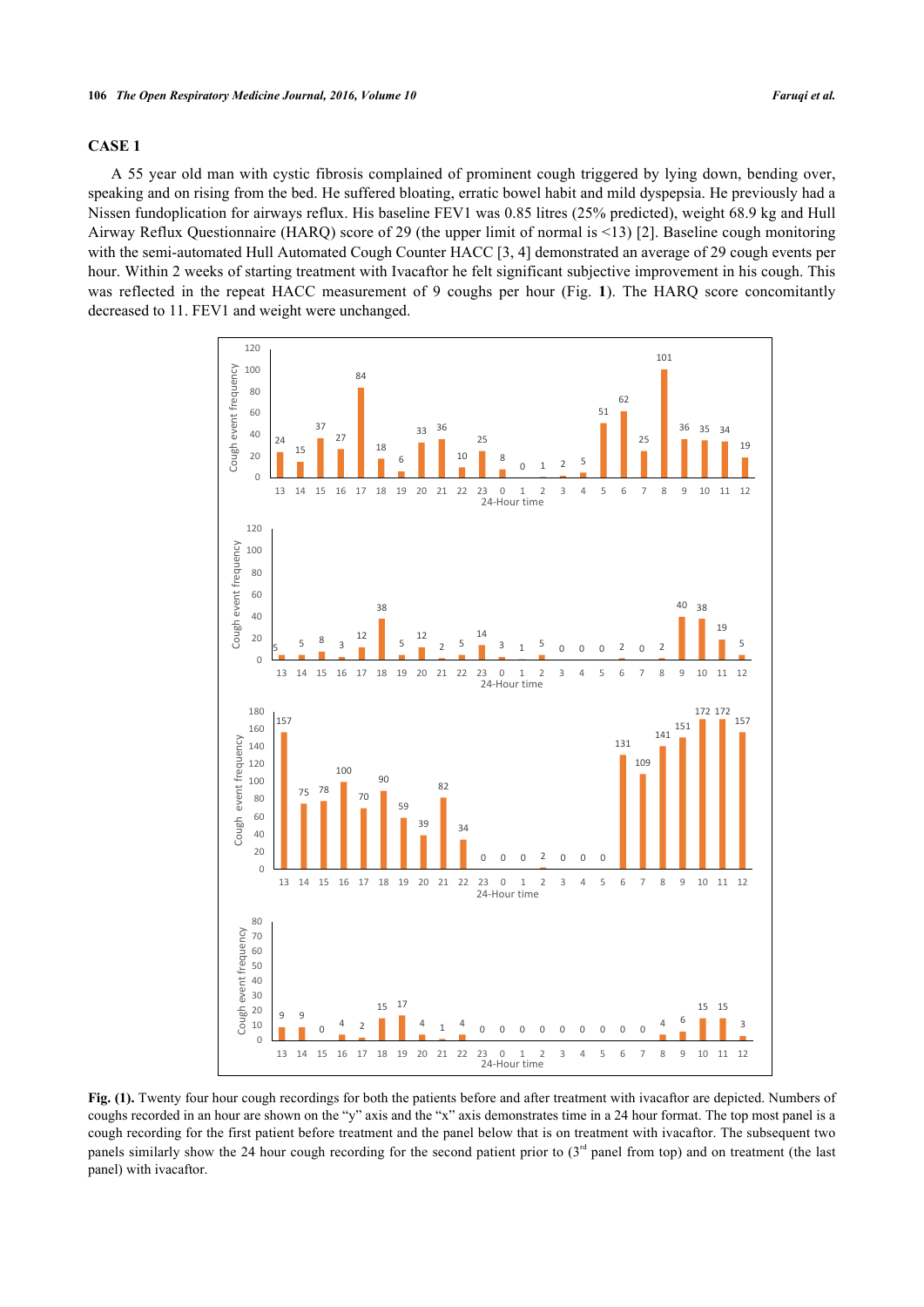# **CASE 2**

An unrelated 35 year old man with cystic fibrosis had similar prominent cough despite Nissen fundoplication. He had baseline FEV1 of 4.64 litres (112% predicted), weight of 63.8 kg, HARQ score of 13 and 76 cough events per hour were observed on cough monitoring. He spontaneously reported a subjective improvement in cough and his cough monitoring improved to 5 cough events per hour (Fig. **[1](#page-1-0)**). The subjective HARQ score was 9 after one month therapy with ivacaftor. Again there was no spirometric or weight change at his follow up visit.

#### **DISCUSSION**

Cystic fibrosis is a multi-system progressive disease with prominent pulmonary manifestations. With progressive pulmonary disease cough is a symptom which is reported by virtually all patients. There are several known pulmonary causes of cough in this patient group such as bronchiectasis, bacterial colonisation and airway inflammation. Gastrooesophageal reflux (GER) is a common cause of chronic cough in the general population. High prevalence of GER and other non-acid symptoms of extra-oesophageal reflux have been reported in the CF population [[5\]](#page-3-0). It has also been reported that surgical treatment of reflux leads to improvement of cough in this patient group, suggesting airway reflux to be an important cause for cough [\[6](#page-3-1)].

The HARQ is a self –administered 14-point questionnaire and is a validated tool for the diagnosis and quantification of the symptoms of airway reflux. In our validation study in chronic cough the upper limit of normal was a score of 13 and both our subjects had baseline values demonstrating significant abnormalities. Airway reflux consists of both acid and non-acid aerosolised mist which when deposited in the upper airway may lead to afferent neuronal hypersensitivity, recently termed the Cough Hypersensitivity Syndrome.

The objective assessment of chronic cough has been enhanced by the development of ambulatory cough monitoring systems and this form of assessment may represent the best global objective synthesis of cough, compared to other forms of objective and subjective assessment of cough [\[7](#page-3-2)]. Twenty-four hour cough monitoring of both our subjects was well above normal at baseline. We show a very clear and early improvement in cough counts after starting ivacaftor despite no change in weight or spirometry. Hence, cough measurement could be used as an early, precise and clinically relevant endpoint in future drugs development. It may also prove useful as a monitor of compliance for these expensive new agents.

Ivacaftor has a marked positive impact in those with the G551D mutation with sustained improvements in lung function and particularly weight gain. Apart from the formal clinical trial itself, data gained from post approval use of ivacaftor also confirm this effect. Ivacaftor, by universally improving CFTR function, will act on the gastrointestinal tract as is evidenced by weight gain in long term therapy. Zybel *et al.* have recently reported the novel finding that treatment with ivacaftor leads to sustained and early improvement in symptoms of extra-oesophageal reflux using a panel of validated questionnaires including the HARQ [\[8\]](#page-3-3). This symptomatic improvement occurred concurrently with a long-term improvement in weight and lung function. We suggest that the improvement in cough metrics seen in our patients reflects a global improvement of GI function in cystic fibrosis with disease modifying therapy.

## **CONFLICT OF INTEREST**

The authors confirm that this article content has no conflict of interest.

### **ACKNOWLEDGEMENTS**

Declared none.

# **REFERENCES**

<span id="page-2-0"></span>[1] Ramsey BW, Davies J, McElvaney NG, *et al.* A CFTR potentiator in patients with cystic fibrosis and the G551D mutation. N Engl J Med 2011; 365(18): 1663-72. [\[http://dx.doi.org/10.1056/NEJMoa1105185](http://dx.doi.org/10.1056/NEJMoa1105185)] [PMID: [22047557\]](http://www.ncbi.nlm.nih.gov/pubmed/22047557)

<span id="page-2-1"></span>[2] Morice AH, Faruqi S, Wright CE, Thompson R, Bland JM. Cough hypersensitivity syndrome: a distinct clinical entity. Lung 2011; 189(1): 73-9.

[\[http://dx.doi.org/10.1007/s00408-010-9272-1\]](http://dx.doi.org/10.1007/s00408-010-9272-1) [PMID: [21240613](http://www.ncbi.nlm.nih.gov/pubmed/21240613)]

- <span id="page-2-2"></span>[3] Barry SJ, Dane AD, Morice AH, Walmsley AD. The automatic recognition and counting of cough. Cough 2006; 2: 8. [\[http://dx.doi.org/10.1186/1745-9974-2-8\]](http://dx.doi.org/10.1186/1745-9974-2-8) [PMID: [17007636](http://www.ncbi.nlm.nih.gov/pubmed/17007636)]
- <span id="page-2-3"></span>[4] Crooks MG, Hayman Y, Innes A, Williamson J, Wright CE, Morice AH. Objective measurement of cough frequency during COPD